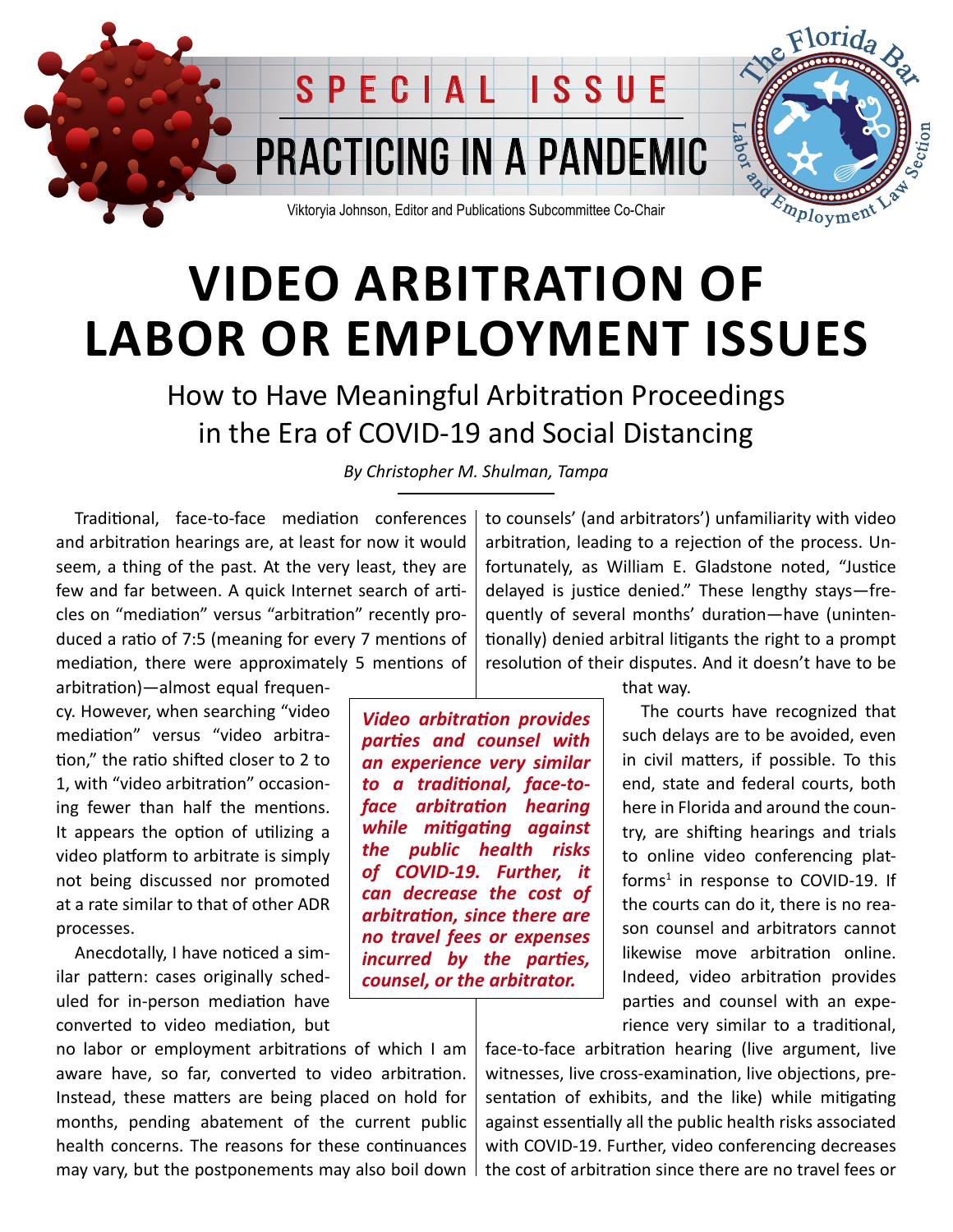expenses incurred by the parties, counsel, or the arbitrator.

With only a few additional steps and a bit of planning, your clients can have prompt resolution of matters in arbitration, notwithstanding the federal, state, and local government orders and guidelines that prevent in-person arbitration.<sup>2</sup> To that end, with an eye toward providing counsel and arbitrators the familiarity needed to embrace the process, this article outlines the keys to a successful video arbitration.

#### **Initial Steps**

The following keys to a successful video arbitration can be addressed by counsel and the arbitrator at an initial prehearing conference/initial arbitration management conference, which should perhaps be by videoconference as well.

- 1. *Agreement as to the videoconference platform*. Counsel and the arbitrator should research and discuss which platform(s) provide the best combination of features, ease of use, and security. Three of the most popular platforms are Zoom, Google Meet, and Microsoft Teams.<sup>3</sup> A key feature to help the video arbitration run more like an in-person arbitration is the ability to have "breakout rooms" on the video platform. The hearing itself occurs in the main room (where, as has been popularly noted, everyone appears in a *Brady Bunch* grid), but the platform allows for separate rooms in which each party and their counsel may meet in private and/or in which the arbitrator may have sidebars. Another useful feature is screensharing, which is discussed under *Exhibit Considerations*, below.
- 2. *Technology considerations*.
	- a. All participants will need access to a webcam and microphone (usually integrated into smartphones, laptops, and tablets); a secure Internet connection (NO PUBLIC WIFI); and a suitably quiet/private location to take part in the videoconference.
	- b. To increase confidence and address technical issues that may arise, all participants will need to determine beforehand when participants will log in to the video platform. This can be done either by counsel scheduling meetings with their client(s) and witnesses or by having designated individuals log in to the final prehearing conference.
	- c. The participants will also need to come to  $\mathsf{I}$

agreement on who will serve as meeting "host," controlling access to the meeting, setting up breakout rooms, etc. Normally the arbitrator (or the arbitrator's staff) would control these functions; however, if all agree, it could be anyone, from a member of a counsel's staff to a hired third-party service.

- 3. *Document Sharing*. Agreement should be reached on the method of sharing documents. Someone, typically the arbitrator, will set up a secure shared folder dedicated to the arbitration, to which only the arbitrator and counsel shall have access.<sup>4</sup> Email may suffice for prehearing exchange between the parties, but it will be useful to have any arbitrator orders and the parties' final documents aggregated in one location. Bates stamping documents in video arbitration is crucial.
- 4. *Prehearing Discovery.* Discuss all the typical prehearing discovery matters, and, if depositions are allowed, it seems appropriate to allow them to be taken by videoconference.
- 5. *Nonparty production (in discovery) and attendance at final evidentiary hearing*. Most arbitration in Florida comes under either the Federal Arbitration Act (Title 9, U.S.C.) (FAA), the Revised Florida Arbitration Code (Chapter 682, Fla. Stat.) (RFAC), or both.<sup>5</sup> Both FAA and RFAC provide that an arbitrator may summon a nonparty to attend a hearing before the arbitrator, but the Eleventh Circuit has recently held that, if the arbitration is convened under FAA (only), arbitrators do not have inherent authority to compel prehearing discovery from nonparties or to require such nonparties to appear at arbitration (duces tecum or not) by videoconference, because the nonparties are not physically appearing before the arbitrator.6 However, if the arbitration is convened under RFAC, the arbitrator does appear to have the authority to compel prehearing discovery (including, presumably, video deposition) and appearance at final hearing by videoconference, subsumed within the arbitrator's authority in Fla. Stat. §§ 682.06(1), 682.08(2)–(4). So, counsel and the arbitrator will need to discuss how they wish to handle such nonparty production and attendance if RFAC does not apply.<sup>7</sup>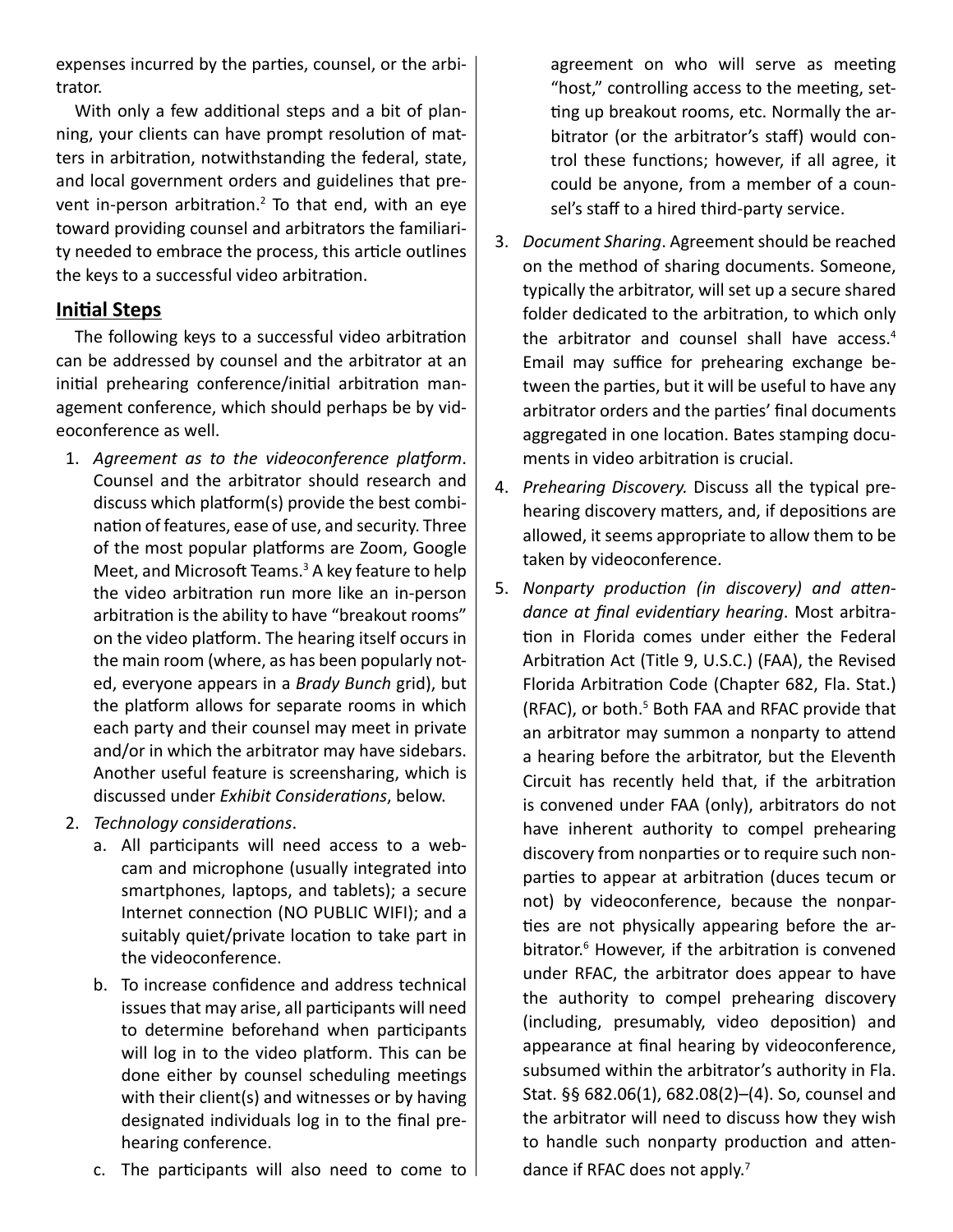### **Conduct of the Hearing**

- 1. *Witness considerations.* 
	- a. Administration of the testimonial oath (RFAC vs. FAA) should be addressed before the hear $ing.^8$
	- b. Sequestration can be relatively easy to handle, though functionality varies by platform. The arbitrator (or other host) keeps all witnesses—other than the party representatives—in a videoconference breakout room<sup>9</sup> or places the witnesses on hold or mute, so they are unable to hear or see the other participants.
	- c. Method of presentation of exhibits should be determined (e.g., whether through a shared screen on the video platform, by email in advance of or during the testimony, or by hard copy delivery to the witness in advance of the hearing).
	- d. Finally, to limit the possibility of interference with the witness' testimony by offscreen persons, the arbitrator should order that no one else be present with the witness.
- 2. Exhibit considerations.
	- a. Discuss exchange of final exhibits (placing them on the secured shared folder in advance of the hearing and/or sending them through email at the time of the hearing).
	- b. Decide how, at the hearing, exhibits will be placed before a witness, whether by screensharing, email, or hard copy:
		- i. Screensharing is a feature of many videoconference platforms, enabling participants to project their desktop (or a "window") for all on the call to see. This approach comes closest to the witness seeing the exhibit at an in-person hearing and can, depending on the platform, allow for witness mark-up (as, for example, when showing a diagram or map).
		- ii. Email would require an exhibit be emailed to the witness (with a copy to opposing counsel, the arbitrator, the parties, and the court reporter, if any) during the witness' testimony. There is always the possibility of emails getting lost, and counsel and the arbitrator can never truly be certain exactly what document the witness is looking at unless the witness shows it through the webcam. This process can be  $\parallel$

both awkward and time consuming, as the questioning has to pause whenever counsel wishes to show an exhibit to the witness. Sending all the exhibits to the witness by email in advance may allow the witness an advantage of preparation not otherwise available at an in-person hearing—of especial concern on cross-examination.

- iii. Delivery of hard copies to the witness is a third option, suggested by the National Academy of Arbitrators.<sup>10</sup> Prior to the hearing, the exhibits are forwarded to each remote witness in sealed envelopes clearly marked "Direct Examination" and "Cross-Examination." Neither the direct examination envelope nor the cross-examination envelope is to be opened by the witness until the day of testimony and at the direction of counsel conducting the examination. The witness shall open each envelope when directed, in full view of counsel and the arbitrator. This can ameliorate some of the concerns of emailing the exhibits but can also prove awkward and confusing for the witness and, therefore, the proceeding. Moreover, in the current coronavirus environment, some witnesses may be concerned about touching envelopes transmitted through U.S. mail.
- 3. The Hearing Record.
	- a. Every arbitration hearing has some form of record, whether it is comprised of just the exhibits, briefs (if any), and award, or whether the record is more extensive, as when a court reporter has transcribed the proceedings. With video arbitration, counsel and the arbitrator will need to include the court reporter in the discussion about how to handle exhibits, objections, and the like, assuming the parties or arbitrator opt for court reporter preparation of the record.
	- b. Another way to create the record is through use of the videoconference platform's recording tool, if it has one. If this option is selected, special attention should be paid to ensure all participants are aware of the recording at the time, so as to avoid recording without consent. Difficulties can arise if someone has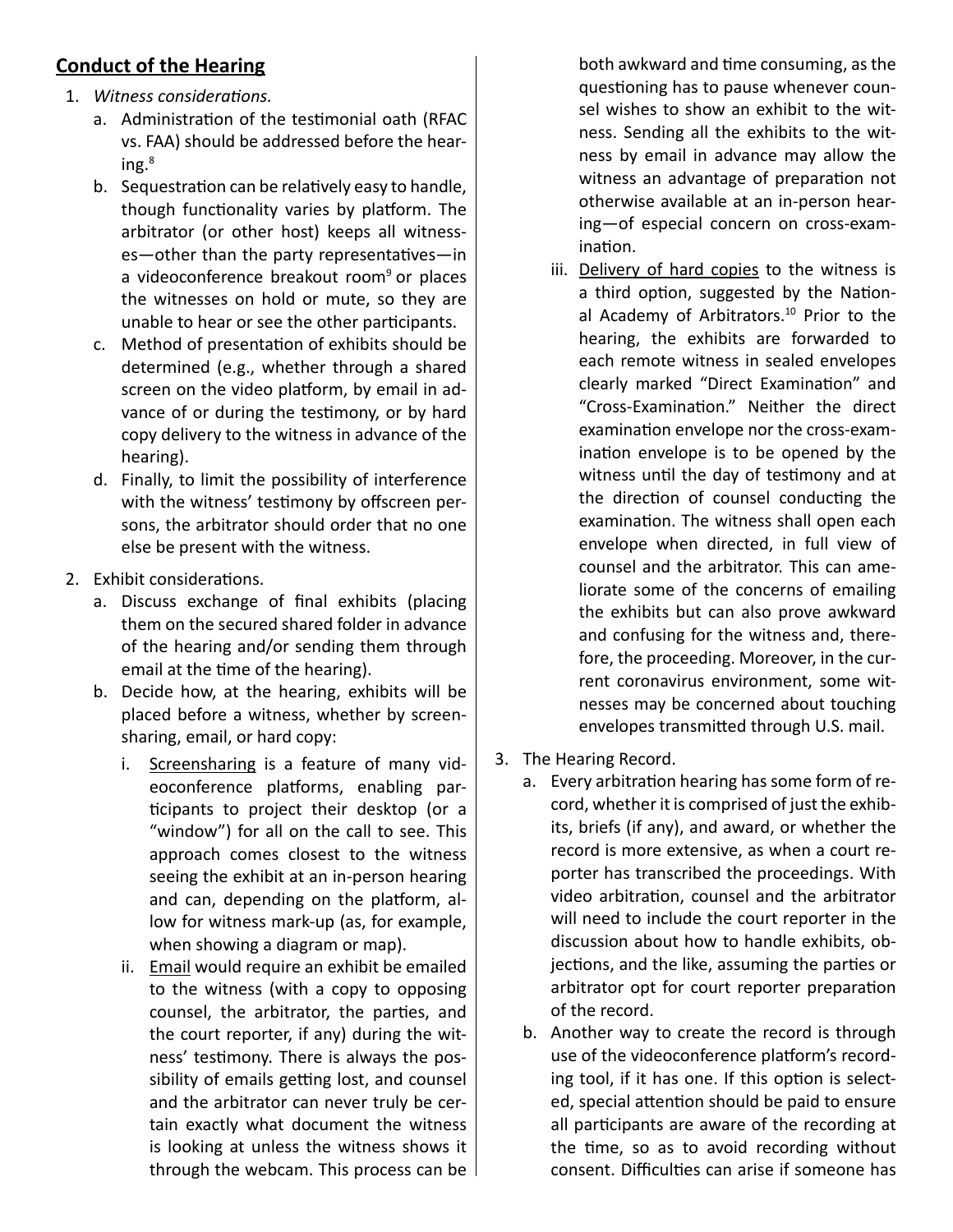been compelled by subpoena to attend and testify but does not give consent to having his or her voice recorded.

c. <sup>A</sup> *Back-Up Plan.* Anyone who has used the Internet knows that intermittent connectivity problems are all too frequent. Moreover, less tech-savvy participants may have difficulty connecting to the meeting. Sometimes, on the other hand, it's not lack of technological sophistication that presents a stumbling block to videoconferencing but, rather, advanced protocols such as those resulting from an aggressive IT security policy that bans use of the particular video conference platform that counsel and the arbitrator intended to use. So, counsel and the arbitrator should plan ahead of time how to address a witness' or other participant's inability to connect to, hear, or see the video arbitration hearing, such as having that person attend by telephone only or having that witness/person appear later, thereby allowing time to resolve the technical issue.

#### **Considerations for Counsel**

The first consideration for practitioners is selection of an arbitrator who is not only impartial and knowledgeable about the subject matter, but also sufficiently familiar with the videoconference platform and its various tools to successfully manage the proceeding. Such an arbitrator will not only have familiarized him/ herself with the platform but will also have been thinking ahead to help you, your clients, and the witnesses have a smooth video arbitration hearing—one that is as much like an in-person hearing as possible.

Second, you will need to plan ahead (even more). The key to having a good video arbitration experience is to think about potential technical and other concerns specific to video arbitration and then to work in advance with opposing counsel and the arbitrator to come up with workable solutions. Better to brainstorm—and practice—such solutions in advance, work out the kinks (or determine that a solution does not fit), and be prepared to address the concern when it occurs, rather than to try to come up with a fix on the fly.

Third, you will need to prepare your client and your witnesses for what to expect at the video hearing. Explain the process and the "rules of the road" to them. In many cases, it can be helpful to do at least a partial dry run with them, using the same platform that will

be used for the final hearing itself. This will allow them to become more familiar with the process and, consequently, less nervous about the video component of the testimony.

#### **Considerations for Arbitrators**

As a starting point, research the various videoconferencing and document sharing platforms and learn how to use each one or identify third-party service providers who can work with you to provide a seamless arbitration experience. Flexibility may make you the better option for a broader array of attorneys and matters.

Second, planning and scheduling are crucial, so have a more extensive initial prehearing conference than usual.<sup>11</sup> Remember, you and counsel are not just talking about the typical scheduling details you would for an in-person hearing; you are also addressing all the additional pre-planning and advanced decision-making needed to make the video component work.

Third, put it in writing. Make sure to encapsulate the agreements of the initial conference into a comprehensive arbitration management order. That order will be longer than usual because there will be that much more detail concerning the items discussed above.<sup>12</sup>

Finally, whether or not you typically have a final prehearing conference with counsel in advance of the hearing (to address motions *in limine*, etc.), have a final prehearing conference using the same video conference platform you will use for the hearing.

#### **Conclusion**

Overall, video arbitration can be 85—90% equivalent to in-person arbitration, just as video mediation is to in-person mediation. The process will take a bit more planning than a traditional in-person hearing, but video arbitration will afford parties prompt resolution of arbitral disputes, at lower overall cost, and will perhaps become part of the new normal.



*Chris Shulman is an attorney, mediator, and arbitrator based out of Tampa who has conducted almost 3500 mediations and more than 1500 arbitrations (or similar decision-making processes)—a majority of which involved labor or employment issues.*

*© Christopher M. Shulman, 2020, all rights reserved.*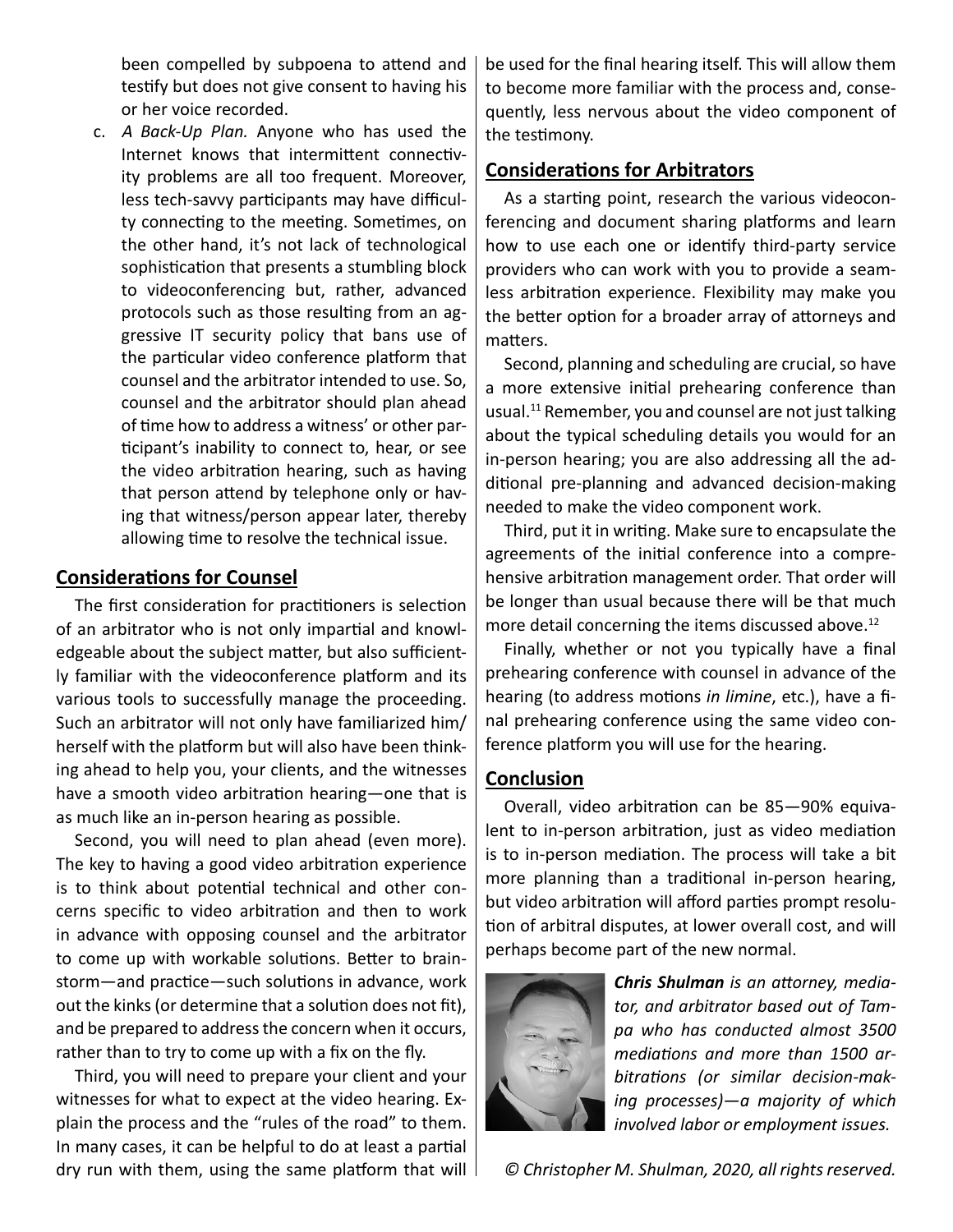#### **Endnotes**

- 1. *See, e.g.,* Admin. Orders of the Supreme Ct. of Fla. Nos. AOSC20-12, AOSC20- 13, AOSC20-15, AOSC20-16, AOSC20-17, https://www.flcourts.org/Resources-Services/Emergency-Preparedness/Administrative-Orders (last retrieved May 5, 2020).
- 2. Even when face-to-face meetings resume, some participants may still choose to wear masks, which can decrease the amount of information available from those speaking or testifying, given that some facial expressions or cues may be blocked. Thus, video arbitration, as an alternative to in-person hearings, may continue to be used as a cost-effective and risk-mitigating way to conduct hearings after the current public health crisis abates.
- 3. *See* Gadjo Sevilla, *Zoom vs. Microsoft Teams vs. Google Meet: which Top Videoconferencing App Is Best?* (Apr. 15, 2020), http://www.pcmag.com/ news/zoom-vs-microsoft-teams-vs-google-meet-a-videoconferencing-face-off. While there have been some publicized concerns about Zoom's communications security, a number of commentators have suggested these concerns are present in essentially any Internet meeting platform (*see, e.g.,* Darren A. Lee and Karl Bayer, *NADN Bulletin—Zoom Hype & Headlines* (Apr. 9, 2020), https://www.disputingblog.com/nadn-bulletin-zoom-hype-headlines/), and Zoom has taken steps to bolster the security of its platform (*see* Eric S. Yuan, *Update on Zoom's 90-Day Plan to Bolster Key Privacy and Security Initiatives* (Apr. 8, 2020), https://blog.zoom.us/wordpress/2020/04/08/update-onzoom-90-day-plan-to-bolster-key-privacy-and-security-initiatives/). Further, there are tools the host of the meeting (typically, the arbitrator) may use within a Zoom conference to decrease the likelihood of an interloper "Zoombombing" the hearing (*see How to Keep Uninvited Guests Out of Your Zoom Event* (Mar. 20, 2020), https://blog.zoom.us/wordpress/2020/03/20/keep-uninvited-guests-out-of-your-zoom-event/).
- 4. Examples of such secured shared folders are Dropbox, Microsoft OneDrive, Box, ShareFile, Google Drive, etc. Many provide a decent amount of storage for free or at relatively little cost, especially as some of them are add-ons to software you may already be using.
- 5. Determining whether FAA (only) or RFAC (only) or both apply to any given arbitration can be a complicated, tricky process and is, in any event, beyond the scope of this article.
- 6. *Managed Care Advisory Group, LLC v. CIGNA Healthcare, Inc.*, 939 F.3d 1145, 1161 (11th Cir. 2019).
- 7. One way to address this concern is to have the arbitrator summon the nonparty to appear at the arbitrator's location, maintaining social distance by having the witness at the end of a long conference table. This isn't ideal, especially if counsel and the parties are remote, but an arbitrator subpoena for such appearance would be enforceable in federal court.
- 8. For example, if the RFAC applies, the arbitrator has statutory authority to administer oaths, Fla. Stat. § 682.08(1). Also, "[a]ll laws compelling a person under subpoena to testify and all fees for attending a judicial proceeding, a deposition, or a discovery proceeding as a witness apply to an arbitration proceeding as if the controversy were the subject of a civil action in this state." *Id.* § 682.08(6). During the present COVID-19 emergency at least, the Florida Supreme Court has ruled that "[n]otaries and other persons qualified to administer an oath in the State of Florida may swear a witness remotely by audio-video communication technology from a location within the State of Florida, provided they can positively identify the witness." Admin. Orders of the Supreme Ct. of Fla., Nos. AOSC20-16, AOSC20-17. If FAA applies, then either a commissioned Florida online notary must attend the proceedings and swear the witness in or the parties must agree as to some alternate means, such as a stipulation that the arbitrator "swearing in the witness" will suffice to provide "sworn" testimony for the arbitrator to consider within the confines of the arbitration record, though not sufficient to place a witness under peril for perjury.
- 9. Zoom's "waiting room" feature is very helpful for this, as persons in the waiting room cannot interact with anyone who has already been admitted into the videoconference (at least not through the video platform).
- 10. *Videoconference Procedures—A Primer* 8–9 (Nat'l Acad. of Arbs. Videoconferencing Task Force, Mar. 16, 2020), [https://law.missouri.edu/arbitrationinfo/](https://law.missouri.edu/arbitrationinfo/wp-content/uploads/sites/2/2020/03/Videoconferencing-Procedures-A-Primer..pdf) [wp-content/uploads/sites/2/2020/03/Videoconferencing-Procedures-A-Prim](https://law.missouri.edu/arbitrationinfo/wp-content/uploads/sites/2/2020/03/Videoconferencing-Procedures-A-Primer..pdf)[er..pdf](https://law.missouri.edu/arbitrationinfo/wp-content/uploads/sites/2/2020/03/Videoconferencing-Procedures-A-Primer..pdf).
- 11. For labor arbitrations, such initial arbitration management conferences are few and far between, whereas every employment arbitration with which I have been involved included one.
- 12. For samples and guidance, see American Arbitration Association, *COVID-19 Update* (updated May, 2020), https://go.adr.org/covid19.html.

# Looking Ahead!



**Advanced Labor Topics 2020 Washington, D.C. • September 10–11, 2020**

**Advanced Labor Topics 2020 in Washington, D.C., has been rescheduled for the fall at the Madison Hilton!** 

**Florida Bar practitioners will have a unique opportunity to hear the very latest labor and employment updates directly from an all-star faculty of officials from key government agencies and well-known leaders in the field. Dinners and tours are also planned. For more information regarding seminar registration and hotel reservations, [click here](https://member.floridabar.org/s/lt-event?id=a1R1R000006fa9mUAA#/Overview).**